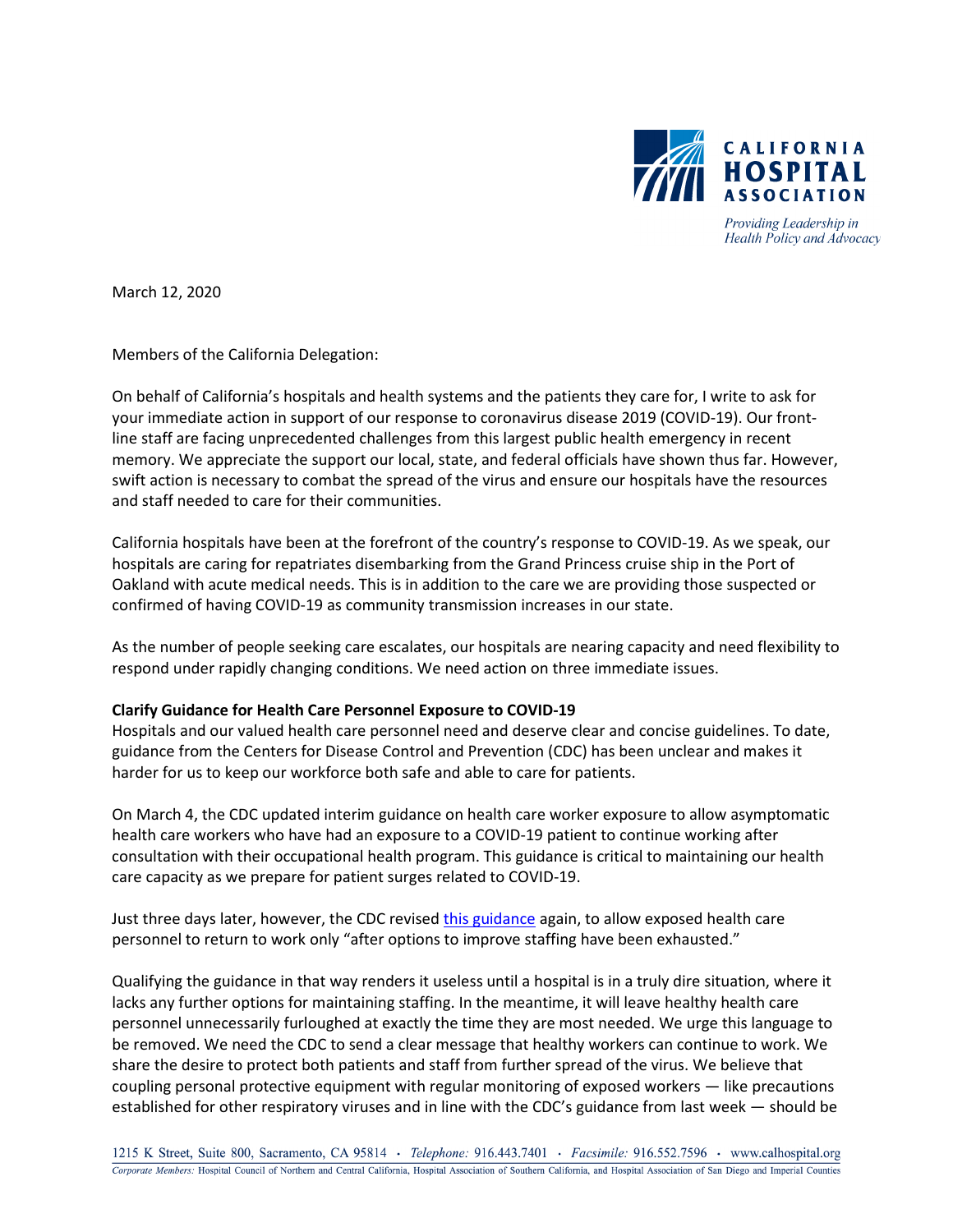the standard. Our workforce is already strained, and it will likely become more so with the increased risk of community exposure and the prospect of widespread school closures. We need to ensure a maximum number of qualified caregivers are available. Being required to "exhaust" other options is unworkable.

## **Droplet Precautions**

We need the CDC to clearly, not conditionally, move from airborne to droplet precautions for patients and health care workers. Doing so will have multiple positive impacts on patient care, including allocating airborne isolation rooms properly and preserving limited supplies of personal protective equipment for health care workers caring for patients with airborne diseases. While recent CDC guidance on airborne isolation rooms released on March 10 was helpful, it is not clear enough and does not go far enough to ensure we have the resources we need to meet this moment.

### **Families First Coronavirus Response Act**

We are disappointed to see that the Families First Coronavirus Response Act includes a provision to require the Occupational Safety and Health Administration (OSHA) to establish a COVID-19 emergency temporary standard. California has its own state plan that includes a rigorous Aerosol Transmissible Disease standard, which California hospitals are currently following. This provision would create additional confusion, introducing complex and possibly contradictory guidance at a time when we need to be focusing on our patients and employees. Further, we are troubled by the fact that the bill could be interpreted to codify the coronavirus as airborne transmitted, a decision that should be made by the CDC.

While the other components of the bill will provide much needed protection and relief to our communities, this provision could reduce hospital inpatient capacity just as we need to increase capacity.

## **Presidential Action Under the Stafford Act**

Please urge President Trump to take action under the Stafford Act that will allow our states and our hospitals to pursue necessary waivers to provisions of Medicare, Medicaid, and Children's Health Insurance Program (CHIP) under section 1135 of the Social Security Act. We remain committed to the letter and spirit of these provisions for routine care, but the current situation requires flexibility so that we can care for as many patients as possible.

The following are examples of the flexibility we need:

- Suspend certain Emergency Medical Treatment and Labor Act requirements to ensure the appropriate triage and flow of patients, specifically allowing hospitals to provide alternate care sites or isolate potentially infected patients from those seeking care for routine urgent and emergent health care issues.
- Allow physicians and other health care professionals who are licensed in any state (not just the state they are regularly practicing in) to be reimbursed by Medicare, Medicaid, and CHIP, so they can temporarily help out in hard-hit states. Also allow physicians whose hospital privileges are expiring and need administrative renewal to continue practicing during the outbreak pending full medical staff/governing body review and approval.
- Suspend regulations governing skilled-nursing facility admission criteria that require a threeday hospital stay, so hospitals can more quickly discharge patients no longer needing acute